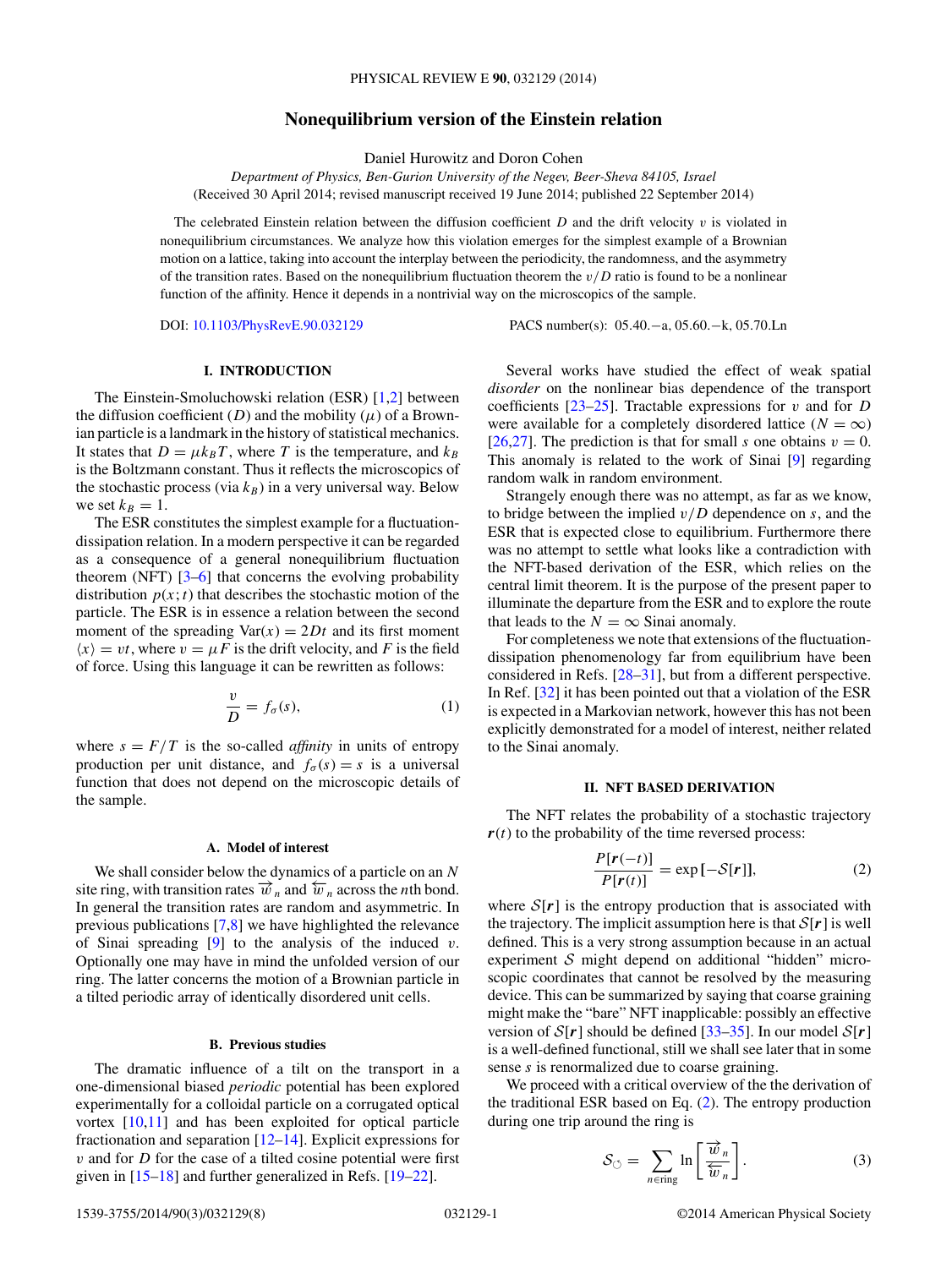<span id="page-1-0"></span>The terms in this sum can be regarded as a *stochastic field*. Summing over the terms along the closed loop we get the *stochastic motive force (SMF)*. In the context of molecular motors the SMF is known as the *affinity*. The entropy production for a general trajectory that has a winding number *q* is  $S[r] = qS_{\circlearrowleft}$ . We disregard here small fractional-loop error that can be neglected in the infinite time limit. We define formally the distance as  $x = qN$ , and the entropy per unit distance as  $s = \frac{\mathcal{S}_{\circlearrowleft}}{N}$ . If follows from Eq. [\(2\)](#page-0-0) that the evolving probability distribution satisfies

$$
\frac{p(-x;t)}{p(x;t)} = e^{-sx}.\tag{4}
$$

In the long time limit, by virtue of the central limit theorem (CLT), one can introduce a Gaussian approximation  $p(x) \approx$  $\overline{p}(x)$ , where

$$
\overline{p}(x;t) = \frac{1}{\sqrt{4\pi Dt}} \exp\left[-\frac{(x-vt)^2}{4Dt}\right].
$$
 (5)

Substitution in Eq. (4) leads to the standard ESR, namely  $v/D = s$ . Below we are going to argue that the last step should be handled with much more care. The coarse-grained distribution  $\overline{p}(x)$  that appears in the CLT is in fact a convoluted ("smoothed") version of the bare  $p(x)$ . If follows that  $\overline{p}(x)$ obeys a "dressed" version of Eq. (4), with effective affinity  $\bar{s} = f_{\sigma}(s)$ , where

$$
f_{\sigma}(s) = \frac{2}{a_s} \tanh\left(\frac{a_s s}{2}\right). \tag{6}
$$

The length scale  $a_s$  is related to the microscopic details of the model. We first clarify this statement for the simplest case of a nondisordered ring, for which  $a_s = 1$  is the lattice constant, and later discuss the general case.

At this point one should realize that Eq.  $(1)$  with Eq.  $(6)$  can be regarded as a generalized ESR. The *v/D* ratio is no longer a universal function because there is an affinity dependent length-scale *as* that reflects the microscopic structure. The standard ESR is recovered if  $a_s s \ll 1$ . In the other extreme we get the simple relation

$$
D = \frac{1}{2}v_s a_s,\tag{7}
$$

where the subscript *s* has been added in order to emphasize the crucial dependence on the affinity. We would like to illuminate how *as* depends on the periodicity *N*, on the strength of the disorder  $\sigma$ , and on the affinity *s*.

# **III. EFFECTIVE AFFINITY**

Consider the simplest discrete model with asymmetry. All the bonds are identical; the transition rates from left to right are  $\vec{w}$ , and the transition rates from right to left are  $\hat{w}$ . Hence it follows from Eq. [\(3\)](#page-0-0) that  $S_{\circlearrowleft} = \ln(\vec{w}/\vec{w})$ . It is not difficult to find the exact expression for the evolving probability distribution  $p(x; t)$ . The dynamics that is generated by a rate equation can be simulated as a random walk process with infinitesimal time steps  $\tau$ . The traversed distance is  $x = X_1 + ... + X_N$ . The transition probabilities per step are

$$
P(X = +1) = p \equiv \overrightarrow{w} \tau \tag{8}
$$

$$
P(X = -1) = q \equiv \overleftarrow{w} \tau \tag{9}
$$

$$
P(X = 0) = 1 - p - q.
$$
 (10)

The probability distribution can be obtained from the moment generating function of the process

$$
Z(k) = \langle e^{-ikx} \rangle = [pe^{-ik} + qe^{+ik} + (1 - p - q)]^{N}.
$$
 (11)

In the continuous time limit  $p, q \ll 1$ , hence one can expand

$$
\ln Z(k) = \mathcal{N}[pe^{-ik} + qe^{+ik} - (p+q)] + \mathcal{O}(\mathcal{N}\tau^2).
$$
 (12)

Accordingly, one obtains

$$
p(x;t) = \int_{-\infty}^{\infty} dk \, e^{ikx + (\vec{w}e^{-ik} + \vec{w}e^{ik} - (\vec{w} + \vec{w}))t}.\tag{13}
$$

This distribution obviously satisfies the NFT Eq. (4), which can be easily verified by inverting the sign of the dummy integration variable in  $p(-x; t)$  and then shifting it by a constant  $k \to k + \ln(\overleftarrow{w}/\overrightarrow{w})$ . Expanding the expression in the exponent in powers of *k* one obtains

$$
p(x;t) = \int_{-\infty}^{\infty} dk \; e^{ik(x - (\overrightarrow{w} - \overleftarrow{w})t) - \frac{k^2}{2}(\overrightarrow{w} + \overleftarrow{w})t + \mathcal{O}(k^3t)}. \tag{14}
$$

The average *vt* and the variance 2*Dt* are implied by the coefficients of the  $k$  and  $k^2$  terms in the exponent, namely

$$
v = (\overrightarrow{w} - \overleftarrow{w}) \tag{15}
$$

$$
D = \frac{1}{2}(\overrightarrow{w} + \overleftarrow{w}).\tag{16}
$$

The  $v/D$  ratio is given by Eq. (6) with  $a_s = 1$ . This exact result clearly contradicts the traditional ESR.

We now would like to see what happens to the NFT and the ESR if the CLT is applied. Recall that the CLT procedure is to introduce the rescaled variable  $(x - vt)/(2Dt)$  and to claim that in the  $t \to \infty$  limit the higher order cumulants  $O(k<sup>3</sup>t)$  can be neglected. We use the notation  $\overline{p}(x; t)$  for the normal distribution that is obtained via CLT. It is easy to see that it satisfies Eq. (4), but with an effective value of *s* that is given by Eq. (6). Consequently the associated relation  $v/D = \overline{s}$  is consistent with the exact analysis, while the bare relation  $v/D = s$  is violated.

We conclude that the normal approximation for  $p(x; t)$ , which is implied by CLT, obeys the NFT provided *s* is replaced by a renormalized value  $\bar{s}$ . The reason for that is as follows: The CLT procedure is the same as cutting off the high *k* modes, which is the same as smoothing the function  $p(x,t)$ . Due to the smoothing the effective value of *s* becomes smaller, and consequently the *bare* ESR is violated.

#### **IV. DRIFT AND DIFFUSION**

We now turn to describe a general procedure for exact calculation of  $v$  and  $D$ . Any rate equation can be written schematically as  $d\mathbf{p}/dt = W\mathbf{p}$ , where  $\mathbf{p} = \{p_n\}$  is a column vector that contains the occupation probabilities, and *W* is a matrix that contains the transition rates. Note that this matrix is nonsymmetric, hence one should distinguish between right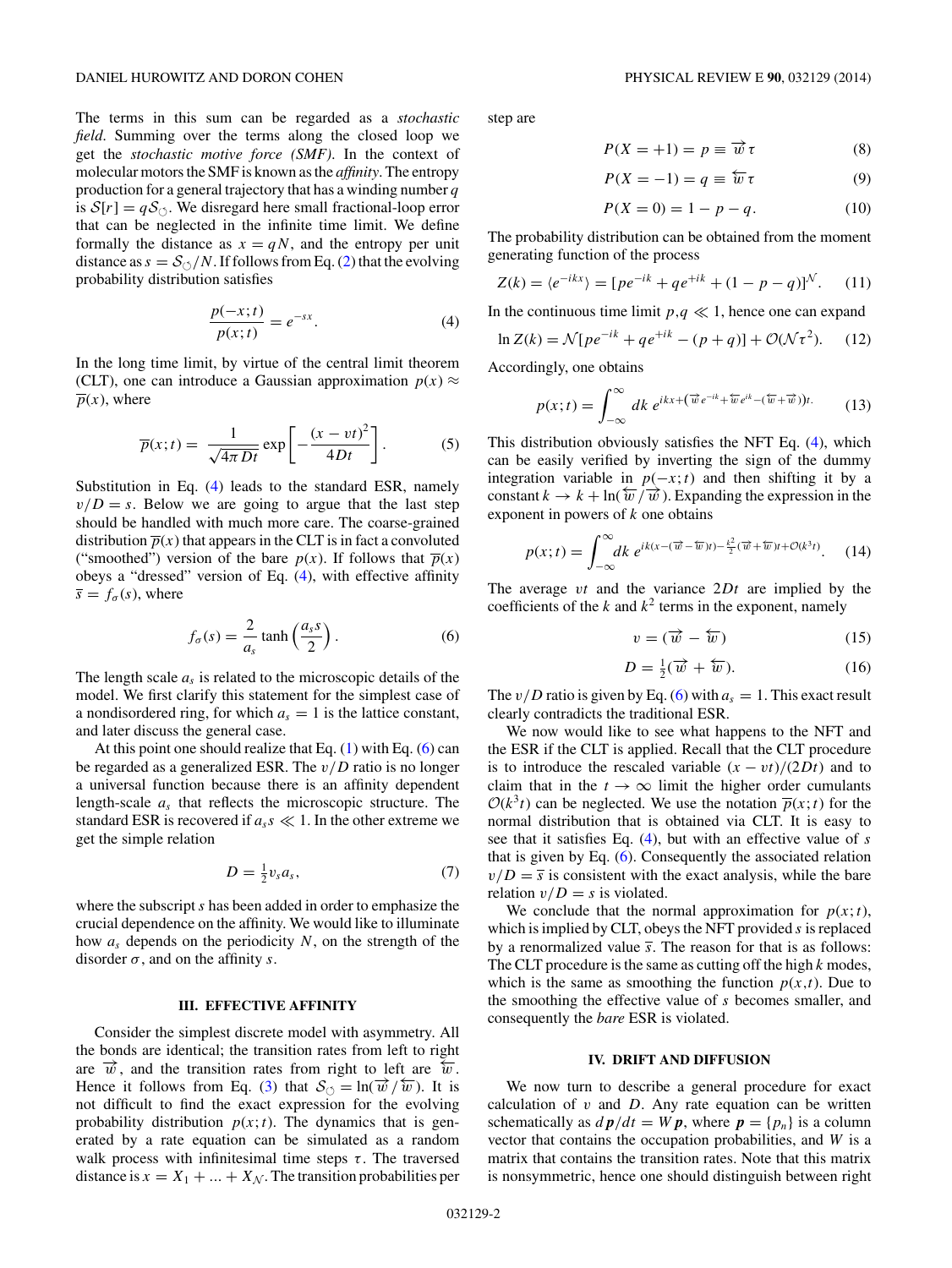<span id="page-2-0"></span>and left eigenvectors. If the lattice is periodic, with a unit cell that consists of *N* sites, the eigenvectors satisfy the Bloch theorem. The reduced equation for the eigenmodes becomes  $W(\varphi)\psi = -\lambda \psi$ , where  $W(\varphi)$  is an  $N \times N$  matrix, and the presence of the phase  $\varphi$  implies that  $\psi_{n+N} = e^{i\varphi} \psi_n$ , where  $n$  is the site index mod( $N$ ). The Bloch quasimomentum is formally defined via the relation  $\varphi \equiv kN$ . The outcome of the diagonalization process is the Bloch state  $|k, v\rangle$ , where *v* is the band index, and the corresponding eigenvalues are  $-\lambda_{\nu}(k)$ . The bottom line is that the time dependent solution of the rate equation can be written as

$$
p_n(t) \approx \frac{1}{L} \sum_{k,\nu} C_{k,\nu} e^{-\lambda_{\nu}(k)t} e^{ikn}, \qquad (17)
$$

where  $C_{k,\nu}$  are constants that depend on the initial preparation. For technical details see Appendix [A.](#page-5-0) The long time spreading is dominated by the lowest band  $\nu = 0$ . It is not difficult to show (see Appendix) that the drift velocity and the diffusion coefficient are determined by the derivatives of  $\lambda_0(k)$ . Namely,

$$
v = i \frac{\partial \lambda_0(k)}{\partial k} \bigg|_{k=0} \tag{18}
$$

$$
D = \left. \frac{1}{2} \frac{\partial^2 \lambda_0(k)}{\partial k^2} \right|_{k=0}.
$$
 (19)

#### A. The  $N = 2$  system

As an explicit example for the outcome of this procedure we consider a periodic lattice that has unit cell with  $N = 2$ sites. The transition rates ( $\overrightarrow{A}$ ,  $\overrightarrow{A}$ ,  $\overrightarrow{B}$ ,  $\overleftarrow{B}$ ) are characterized by ln( $\overrightarrow{A}/\overrightarrow{A}$ ) = *s* + *σ* and ln( $\overrightarrow{B}/\overrightarrow{B}$ ) = *s* − *σ*, such that *σ* is the "disorder" (in a later example  $\sigma$  will stand for the width of a box distribution). After some straightforward algebra (see Appendix  $B$ ) one obtains

$$
v = \frac{\overrightarrow{A} \overrightarrow{B} - \overleftarrow{A} \overrightarrow{B}}{\overrightarrow{A} + \overrightarrow{A} + \overrightarrow{B} + \overleftarrow{B}}
$$
(20)

and

$$
D = \frac{1}{2} \left[ \frac{\overrightarrow{A} \overrightarrow{B} + \overleftarrow{A} \overrightarrow{B} - 2v^2}{\overrightarrow{A} + \overleftarrow{A} + \overrightarrow{B} + \overleftarrow{B}} \right].
$$
 (21)

The  $v/D$  ratio is given by Eq. [\(1\)](#page-0-0) with

$$
f_{\sigma}(s) = \frac{2}{1 + \tanh^2\left(\frac{\sigma}{2}\right)\tanh^2\left(\frac{s}{2}\right)}\tanh\left(\frac{s}{2}\right). \tag{22}
$$

This result is compared to a numerical simulation of a random walk in Fig. 1, which was obtained by standard simulation methods (Gillespie's algorithm). As *s* is increased the *v/D* ratio approaches a limiting value which we define as  $2/a_{\infty}$ . In Fig. 1 we have added a curve of the function Eq.  $(6)$  with  $a_s = a_\infty$ . We observe that for practical purpose  $a_\infty$  can be regarded as an effective lattice constant. As the "disorder" *σ* increases tanh<sup>2</sup>( $\sigma$ /2) grows from 0 to 1, and consequently  $a_{\infty}$ grows from the value  $a = 1$  to the value  $a = 2$ . In spite of the simplicity of this example we shall see that it provides partial insight with regard to the general *N* case.



FIG. 1. (Color online) The ratio *v/*(2*D*) for a Brownian motion in a one-dimensional regular lattice. The number of sites per unit cell is  $N = 1$  (black stars) and  $N = 2$  (red circles). The numerical results (symbols) are based on simulations with ensembles of  $10<sup>3</sup>$  trajectories, while the lines are exact analytical expressions. The dashed line is the ESR. The upper and lower thick solid lines are Eq. [\(6\)](#page-1-0) with  $a = 1$  and *a* = 2 respectively. In the *N* = 2 case  $\overrightarrow{A} \overrightarrow{A} = \overrightarrow{B} \overrightarrow{B} = 1$  and  $\sigma = 2$ . The intermediate thick solid line is Eq. [\(6\)](#page-1-0) with  $a = a_{\infty} = 1.58$ . It barely can be resolved from the exact result (thin red line).

#### **B. General** *N* **system**

Let us explore what  $f_{\sigma}(s)$  looks like when *N* becomes larger. Figure 2 provides a few examples that were calculated analytically using Eqs. (18) and (19) for *N* = 20. The rates were chosen as  $\overline{w}_n = e^{S_n/2}$  and  $\overline{w}_n = e^{-S_n/2}$ , where  $S_n$  are box distributed within  $[s - \sigma, s + \sigma]$ . This implies that the rates have log-box distribution as in "glassy" systems.

Looking at the numerical results (Fig. 2), and taking into account the simple periodic lattice as a reference case, we observe that  $f_{\sigma}(s)$  has some typical properties that we would like to analyze in later sections. Namely: (1) For small values of *s* we have  $f_{\sigma}(s) = s$  consistent with the ESR. (2) For no



FIG. 2. (Color online) The same as Fig. 1 but with  $N = 20$  sites per unit cell. The upper and lower thick solid lines are for zero disorder  $(\sigma = 0)$  and for infinite disorder ( $\sigma \rightarrow \infty$ ), as implied by Eq. [\(6\)](#page-1-0) with  $a = 1$  and  $a = 20$  respectively. The thin solid curves are based on exact analytical calculation for various realizations of disorder that is characterized by  $\sigma = 3.5$ . The intermediate thick solid line is Eq. [\(6\)](#page-1-0) with  $a = a_{\infty} = 1.9316$ , estimated using Eq. [\(29\)](#page-3-0). The linear dashed line is the ESR while the second dashed line that exhibits a "Sinai step" is the  $N = \infty$  prediction of Ref. [\[26\]](#page-7-0) (see text).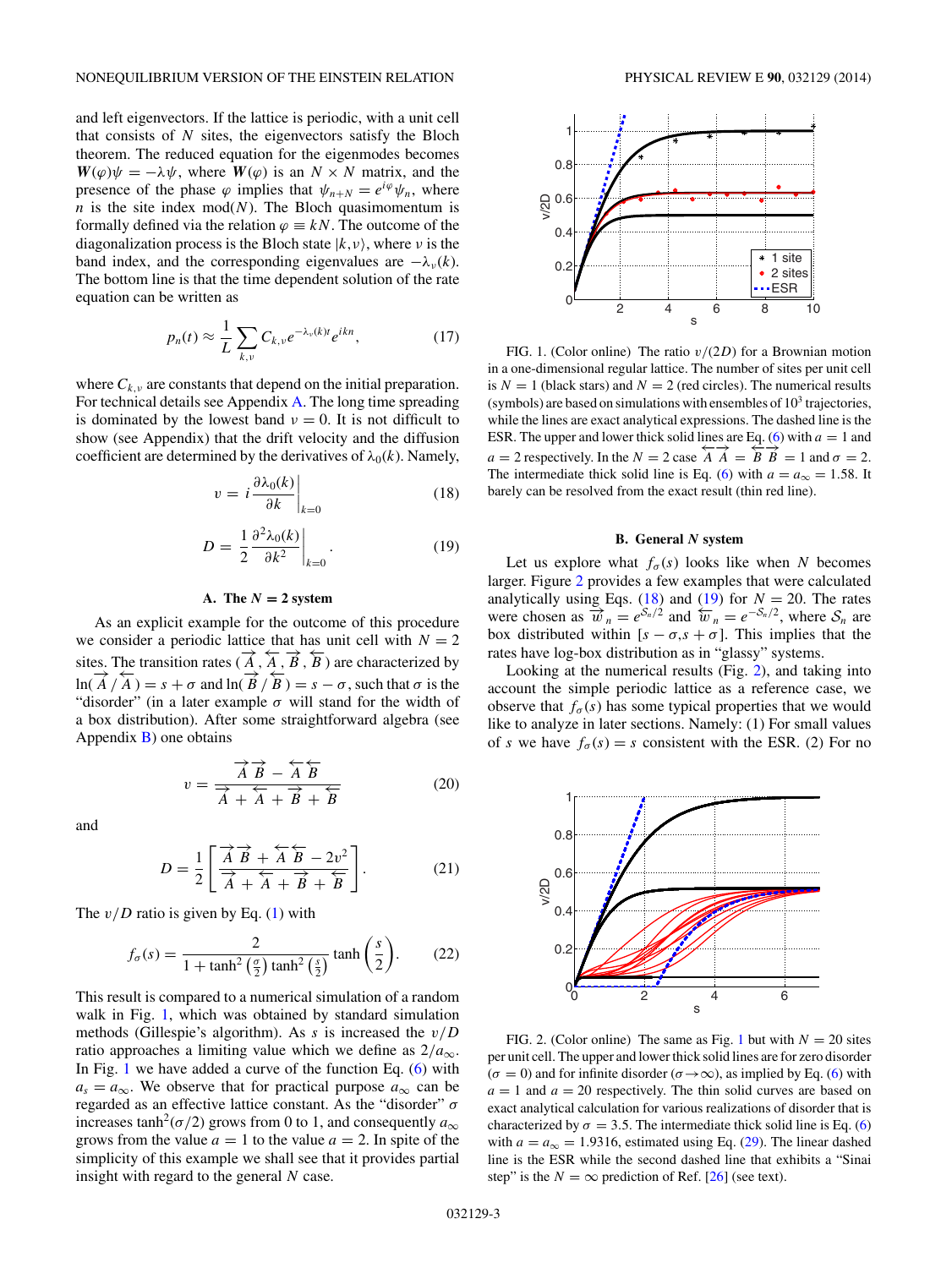<span id="page-3-0"></span>disorder ( $\sigma = 0$ ) we already have established that  $f_{\sigma}(s)$  obeys Eq. [\(6\)](#page-1-0) with  $a_s = 1$ , reflecting the microscopic discreteness of the lattice. (3) For finite disorder we see that for moderate values of *s* the function  $f_{\sigma}(s)$  can be approximated by Eq. [\(6\)](#page-1-0) with  $a_s = N$ , reflecting the length of the unit cell. (4) For very large values of *s* the function  $f_{\sigma}(s)$  saturates, reflecting an effective lattice constant  $a_{\infty}$  that we discuss in Sec. V. (5) As *N* becomes larger our results approach those of Ref. [\[26\]](#page-7-0), as discussed in Sec. [VII.](#page-4-0)

# **V. THE POISSON LIMIT**

Going to the extreme of very large *s* it is possible to get simple analytical expressions for *v* and *D*. We first consider a simple periodic lattice. From Eqs.  $(15)$  and  $(16)$  we get  $v = \vec{w}a$  and  $D = (1/2)\vec{w}a^2$  where  $a = 1$  is the lattice constant. Accordingly  $v/(2D) = 1$  consistent with Eq. [\(7\)](#page-1-0). Let us illuminate the statistical meaning of this result. Recall that the dynamics is generated by a rate equation that can be simulated as a random walk process with infinitesimal time steps  $\tau$ . The traversed distance is  $x = X_1 + ... + X_N$ . For  $s \to \infty$  we get a Poisson process

$$
P(X=1) = p \tag{23}
$$

$$
P(X = 0) = 1 - p \tag{24}
$$

$$
P(X = -1) = 0\tag{25}
$$

with  $p = \vec{w} \tau$ . Taking the continuous time limit one deduces that in the Poisson limit the ratio between the first and the second moment is unity, hence *v/*(2*D*) is determined.

We now turn to the disordered case, i.e., the rates are not the same. In the Poisson limit we still can get a simple analytical expression for  $a_{\infty}$ , which determines the asymptotic value of  $v/(2D)$ . This is done using the same procedure as in Sec. [III.](#page-1-0) The rates are  $\vec{w}_n = w_n$  and  $\vec{w}_n = 0$  for  $n = 1...N$ . The characteristic equation for the eigenvalues of  $W(\varphi)$  is

$$
\det(\lambda + W(\varphi)) = \prod_{n=1}^{N} (\lambda - w_n) + e^{-i\varphi} \prod_{n=1}^{N} w_n = 0.
$$

This can be rewritten as

$$
\prod_{n=1}^{N} \left( 1 - \frac{\lambda}{w_n} \right) = e^{-i\varphi}.
$$
 (26)

Expanding to second order we get

$$
\sum_{n=1}^{N} \frac{\lambda}{w_n} - \sum_{i \neq j} \frac{\lambda^2}{w_n w_m} = 1 - e^{-i\varphi}
$$
 (27)

with the solution

$$
\lambda = -i \left[ \left( \sum_{n=1}^{N} \frac{1}{w_n} \right)^{-1} \right] \varphi
$$
  
+ 
$$
\frac{1}{2} \left[ \left( \sum_{n=1}^{N} \frac{1}{w_n} \right)^{-3} \left( \sum_{n=1}^{N} \frac{1}{w_n^2} \right) \right] \varphi^2 + \mathcal{O}(\varphi^3).
$$
 (28)



FIG. 3. (Color online) The effective length scale  $a_{\infty} = (2D/v)_{s \to \infty}$ . The number of sites per unit cell is *N* = 6. The symbols are the outcome of an exact analytical calculation. The exact sample specific expression Eq. (29) (solid line) works perfectly, independent of *N*. The statistical approximation Eq. (30) (dashed line) becomes indistinguishable for large values of *N* (not shown). The dotted line is  $a^{(\sigma)}$  of Eq. [\(39\)](#page-4-0).

Using Eqs.  $(18)$  and  $(19)$  we deduce that

$$
a_{\infty} = \left(\frac{2D}{v}\right)_{s \to \infty} = \left[\frac{\langle (1/\overrightarrow{w})^2 \rangle}{\langle (1/\overrightarrow{w}) \rangle^2}\right]
$$
(29)

where the sample average is  $\langle R \rangle \equiv (1/N) \sum_{n} R_n$ . For large *N* the sample average can be replaced by an ensemble average. Note that the expression in the square brackets constitutes a measure for the "glassiness" of the network: It becomes much larger than unity due to the presence of weak links. For the log-box distributed transition rates of Fig. [2:](#page-2-0)

$$
a_{\infty} = \frac{\sigma}{2} \coth\left(\frac{\sigma}{2}\right). \tag{30}
$$

In Fig. 3 we test this estimate for  $N = 6$ . We observe (not shown) that the statistical result Eq. (30) becomes indistinguishable from the exact sample average Eq. (29) for large values of *N*.

### **VI. DIGRESSION - SINAI SPREADING**

In order to understand the dependence of *v* and *D* on *N* and *s*, it is useful to recall known results that have been obtained for the time-dependent spreading in an  $N = \infty$  lattice. Recall that the drift is induced by the stochastic field, whose affinity is defined in Eq. [\(3\)](#page-0-0). The comulant generating function of the stochastic field can be written as  $g(\mu) = (s - s_{\mu})\mu$ , where  $s_{\mu}$ is defined via the following expression:

$$
\left\langle \left(\frac{\overleftarrow{w}}{\overrightarrow{w}}\right)^{\mu}\right\rangle \equiv e^{-(s-s_{\mu})\mu}.
$$
 (31)

If the stochastic field has normal distribution with standard deviation *σ*, then  $s_\mu = (1/2) \sigma^2 \mu$ . For our box distribution

$$
s_{\mu} = \frac{1}{\mu} \ln \left( \frac{\sinh(\mu \sigma)}{\mu \sigma} \right)
$$
 (32)

which is monotonically ascending from zero to  $\sigma$ . The positive monotonic function  $s_{\mu}$  can be inverted, hence we can define a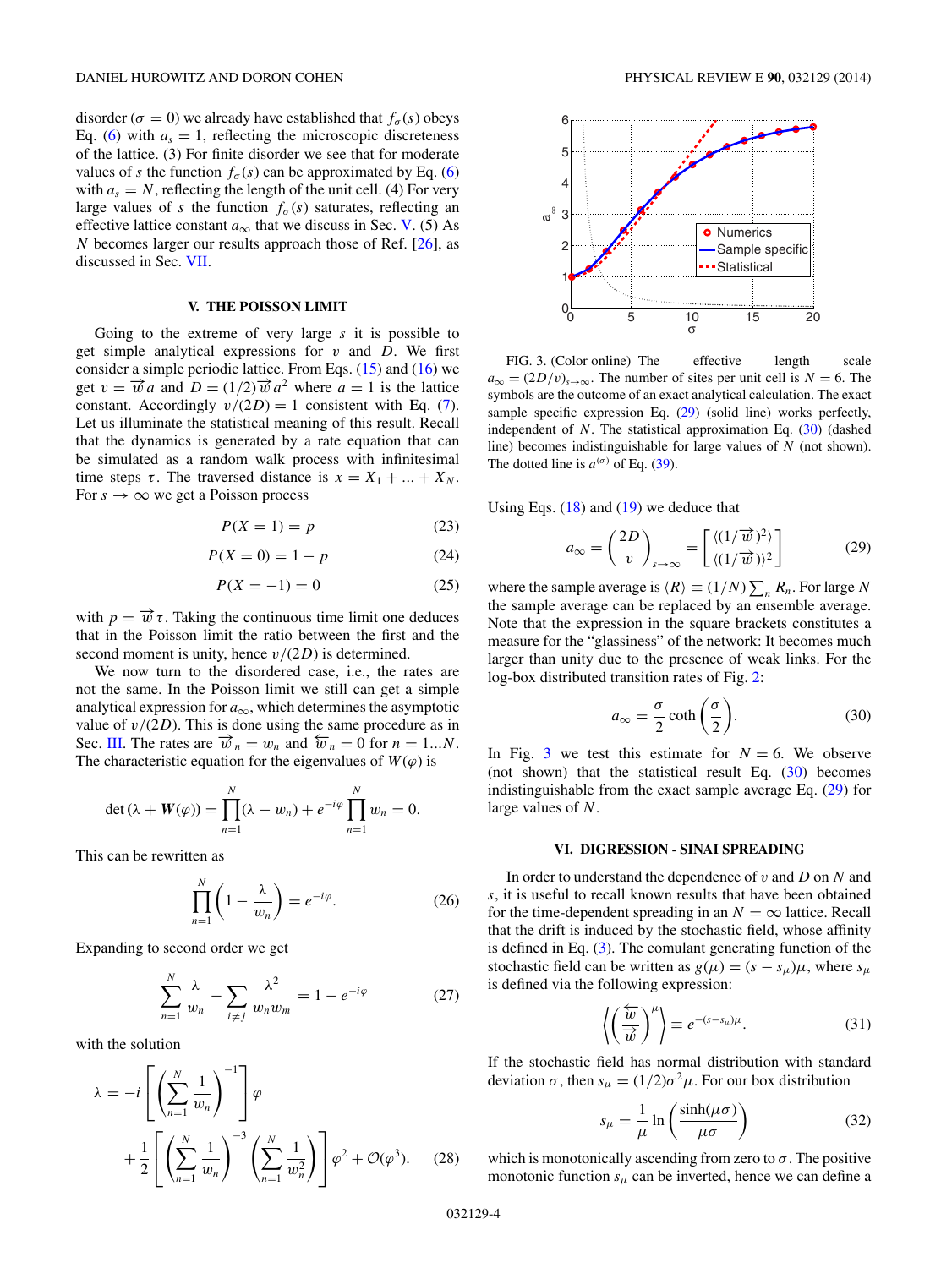<span id="page-4-0"></span>scaled affinity  $\mu(s)$ . Note that Eq. [\(31\)](#page-3-0) implies that  $\mu(s)$  is the value of  $\mu$  for which the left-hand-side equals unity.

The time dependent spreading in the zero bias case  $(s = 0)$ has been worked out by Sinai ([\[9\]](#page-6-0)), leading to the anomalous time dependence

$$
x \sim [\log(t)]^2. \tag{33}
$$

For finite *s* one obtains [\[36,37\]](#page-7-0)

$$
x \sim t^{\mu}, \tag{34}
$$

where the exponent  $\mu = \mu(s)$  is the "scaled affinity" that has been defined above.

From the time dependent spreading we can deduce the *N* dependence of the stationary drift velocity. The deduction goes as follows: The time required to drift a distance  $x \sim N$  is  $t \sim N^{1/\mu}$ , hence

$$
v \sim \frac{x}{t} \sim \left(\frac{1}{N}\right)^{\frac{1}{\mu}-1}.\tag{35}
$$

This result has meaning only within the Sinai regime  $s < s_1$ . One observed that the dependence of  $v$  on  $N$  is either sub-Ohmic or super-Ohmic depending whether *s* is smaller or larger than  $s_{1/2}$ . Note that for  $s \sim 0$  the same argument leads to the well known Sinai suppression factor  $\sim$  exp( $-\sqrt{N}$ ) that to the well known Sinai suppression factor  $\sim$  exp( $-\sqrt{N}$ ) that reflects the buildup of an activation barrier.

#### **VII. THE SINAI ANOMALY**

For a nonperiodic disordered lattice ( $N = \infty$ ) it has been found  $\left[26\right]$  that outside of the Sinai regime  $(s > s_1)$  the drift velocity is

$$
v_s = \frac{1 - \langle (\overleftarrow{w}/\overrightarrow{w}) \rangle}{\langle (1/\overrightarrow{w}) \rangle} = [1 - e^{-(s-s_1)}]v_{\infty}.
$$
 (36)

The exact expression for the diffusion coefficient is also known but is quite lengthy [\[26\]](#page-7-0). In practice we find that we can deduce *D* from Eq. [\(7\)](#page-1-0) if we make the identification

$$
a_s \approx \frac{a_\infty}{1 - \langle (\overleftarrow{w}/\overrightarrow{w})^2 \rangle} = \frac{a_\infty}{1 - e^{-2(s-s_2)}}.
$$
 (37)

This expression holds in the normal diffusion regime  $s > s_2$ , where *D* is finite. We emphasize again that this expression is implied *by inspection* of a very complicated formal expression [\[26\]](#page-7-0) whose physics we would like to illuminate below. In a practical perspective our approach opens the way for an easy extension to finite *N*, which we present in the next section.

The result of the  $v/D$  calculation using Eq. [\(7\)](#page-1-0) with Eq. (37) is displayed in Fig. [2.](#page-2-0) Due to the Sinai anomaly we have  $v = 0$  within a finite range  $s < s<sub>1</sub>$ , hence the ESR is completely violated. For large but finite *N* we observe in Fig. [2](#page-2-0) the remnants of the Sinai anomaly, which we call "Sinai step." The question arises what does it mean "large *N*." For this purpose let us use a hand-waving argument in order to illuminate the reason for having a vanishingly small drift velocity. In a quasiequilibrium situation we have  $\vec{w}_n p_n = \vec{w}_n p_{n+1}$ . It follows that  $p_n \sim \alpha^n$  where

$$
\alpha \equiv \left\langle \frac{\overleftarrow{w}}{\overrightarrow{w}} \right\rangle^{-1} = e^{s-s_1}.
$$
 (38)

Transport into the sample is possible provided  $\alpha > 1$ , else, if  $[\log(1/\alpha)]N \gg 1$ , the probability for penetration is blocked. Thus a small *s* regime with vanishingly small drift velocity is feasible if  $N \gg a^{(\sigma)}$ , where

$$
a^{(\sigma)} = \frac{1}{s_1} = \left[ \ln \left( \frac{\sinh \sigma}{\sigma} \right) \right]^{-1}.
$$
 (39)

The dependence of  $a^{(\sigma)}$  on  $\sigma$  is illustrated in Fig. [3.](#page-3-0) In the numerics we assume large  $\sigma$  values, so there are remnants of the Sinai anomaly. For weak disorder  $(\sigma \ll 1)$  only a very large sample will exhibit the "Sinai step" that we see in Fig. [2.](#page-2-0)

### **VIII. THE** *S* **DEPENDENCE OF** *D*

The generalized ESR Eq. [\(1\)](#page-0-0) with the affinity-dependent length scale *a*(*s*) can be used in order to deduce the dependence of *D* on *s* for a finite *N* system with disorder. For *s <* 1*/N* we have the conventional linear dependence that is predicted by the traditional ESR. For  $s > 1/N$  the diffusion coefficient *D* is determined by the product  $v_s a_s$ , see Eq. [\(7\)](#page-1-0).

Recall that the  $N$  dependence of  $v_s$  goes from sub-Ohmic to super-Ohmic at  $s = s_{1/2}$ , and becomes *N* independent for  $s >$  $s_1$ . Recall also that  $a_s$  scales like *N* for  $s < s_2$ , and becomes *N* independent for  $s > s_2$ . Accordingly as *s* increases we have the following regimes: (1) Linear hopping regime for *s <* 1/N; (2) hopping regime with small *D* for  $s \in [1/N, s_{1/2}]$ ; (3) hopping regime with large *D* for  $s \in [s_{1/2}, s_1]$ ; (4) sliding regime with large *D* for  $s \in [s_1, s_2]$ ; (5) sliding regime with normal diffusion for  $s > s_2$ . We use the keywords "Hopping" and "Sliding" in order to indicate whether  $v_s$  vanishes or not in the  $N \to \infty$  limit. We use the keywords "small" and "large" with regard to *D* in order to indicate whether it vanishes or diverges in the  $N \to \infty$  limit, while "normal" means finite result in this limit. The generic *s* dependence is illustrated in Fig. 4 and summarized in Table [I.](#page-5-0)



FIG. 4. (Color online) The drift velocity  $v_s = v(s)$  [labeled red lines], the monotonic decreasing  $a_s/N$ , and the diffusion coefficient  $D = D(s)$  [labeled blue lines] as a function of *s*. The time units are chosen such that  $v_{\infty} = \langle 1/\overrightarrow{w} \rangle^{-1} = 1$ . The horizontal lines from left to right correspond to  $s = 1/N$  (inset), and  $s_{1/2}$ , and  $s_1$ , and  $s_2$ . They divide the *s* dependence into five distinct regimes (see text). Solid lines are for  $N = 20$  and  $\sigma = 3.5$ . The dashed lines are for  $N = 300$ . For the latter the step in *v* (at  $s = s_1$ ) and the drop in *a* (at  $s = s_2$ ) become more pronounced.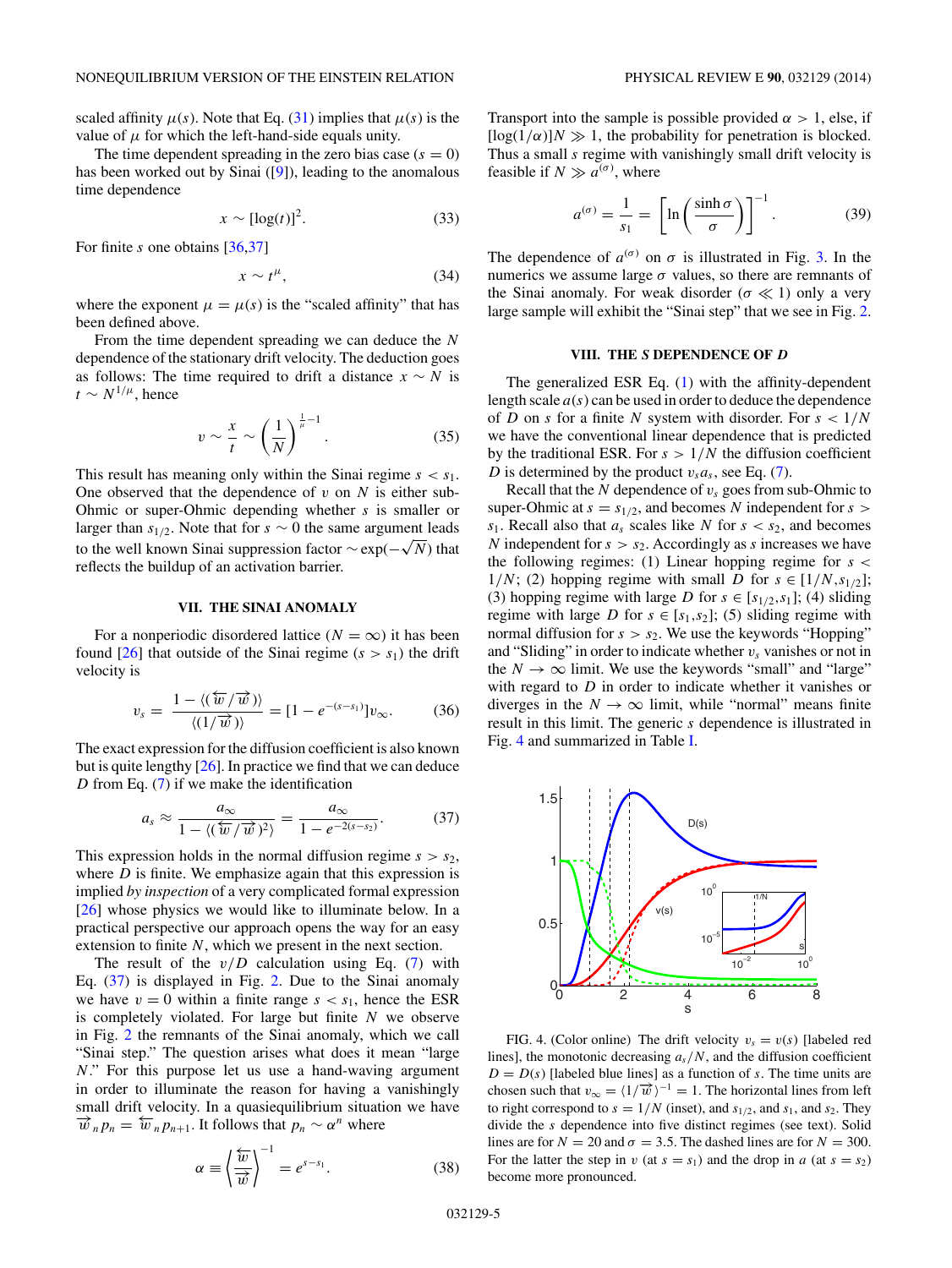<span id="page-5-0"></span>TABLE I. Transport characteristics in the various *s* regimes. In the *s<s*<sup>1</sup> regime the transport is suppressed due to Sinai activation-barrier that scales with *N*. In the  $s > s_1$  regime the bias stretches away this barrier, and the drift approaches its resistor-network limited value  $v_\infty$ . Normal diffusion is recovered for  $s > s_2$ .

| s regime | [0,1/N]                   | $[1/N, s_{1/2}]$                         | $[s_{1/2}, s_1]$            | $\left[s_1,s_2\right]$                     | $[s_2,\infty]$                                    |
|----------|---------------------------|------------------------------------------|-----------------------------|--------------------------------------------|---------------------------------------------------|
| $a_{s}$  | irrelevant                | $a_{s} \sim N$                           |                             |                                            | $a_s \approx [1 - e^{-2(s-s_2)}]^{-1} a_{\infty}$ |
| $v_{s}$  | $v = 2D s$                | $\sim (\frac{1}{\nu})^{\frac{1}{\mu}-1}$ |                             | $v_s \approx [1 - e^{-(s-s_1)}]v_{\infty}$ |                                                   |
| D        | $\sim$ exp( $-\sqrt{N}$ ) | $\sim (1/N)^{\frac{1}{\mu}-2}$           | $\sim(N)^{2-\frac{1}{\mu}}$ | $\sim_N$                                   | $D = \frac{1}{2}a_s v_s$                          |

### **IX. DISCUSSION**

In general nonequilibrium circumstances the bare ESR is not valid. For the model system of interest we write its generalized version as Eq. [\(1\)](#page-0-0) with Eq. [\(6\)](#page-1-0), where  $a<sub>s</sub>$  is an *s* dependent effective scale that depends on microscopics of the sample. It is only in the quasiequilibrium limit  $s \to 0$  that the traditional ESR becomes valid. As the affinity *s* is increased, the length-scale  $a_s$  drops from the maximal value  $a_0 = N$  (the periodicity) to the disorder limited value value  $a_{\infty}$ . The latter depends monotonically on the strength  $\sigma$  of the disorder.

The first impression is that the generalized ESR Eq. [\(1\)](#page-0-0) with Eq. [\(6\)](#page-1-0) is very wrong. Naively the ESR should apply also in nonequilibrium circumstances because it can be derived from the NFT assuming CLT. We have explained that the resolution of this puzzle is related to the implicit coarsegraining procedure. Consequently the effective affinity is  $\bar{s} = f_{\sigma}(s)$ . One wonders what is the "small parameter" on which the ESR is based. Considering Brownian motion on an  $a = 1$  periodic lattice the answer is that the affinity should be small ( $sa \ll 1$ ). For a disordered lattice with period N the effective lattice constant *as* becomes larger, and hence the condition  $sa_s \ll 1$  becomes more demanding.

The implication of coarse graining is relevant experimentally if the resolution of the measurement apparatus is limited [\[33\]](#page-7-0). A recent example presented itself in an experimental test of the NFT for electron transport through a quantum dot [\[38–40\]](#page-7-0). The explanation of the apparent violation of the NFT has been based on the elimination of secondary loops in the circuit [\[34,35\]](#page-7-0), hence what counts is not the bare affinity but the effective affinity. In the present study we have assumed that topological ambiguities are absent. There are no secondary loops, just simply connected circuit. Still we see that the NFT cannot be applied using the bare affinity. Replacing it by an effective affinity one obtains the generalized ESR.

# **ACKNOWLEDGMENTS**

This research was supported by the Israel Science Foundation (Grant No. 29/11). We thank Saar Rahav (Technion) for motivating discussions, and Pierre Gaspard (ULB) for useful advice.

# **APPENDIX A: PROCEDURE FOR CALCULATING** *v* **AND** *D*

We present here the general procedure for calculating *v* and *D* of a diffusive particle on a lattice that has an *N* site unit cell. For presentation purposes let us consider for example a lattice

with a 2 site unit cell. The rate equation for (say) sites  $n = 3.4$ takes the form

$$
\dot{p}_3 = \overrightarrow{A} p_2 - (\overleftarrow{A} + \overrightarrow{B})p_3 + \overleftarrow{B} p_4
$$
 (A1)

$$
\dot{p}_4 = \overrightarrow{B} p_3 - (\overleftarrow{B} + \overrightarrow{A})p_4 + \overleftarrow{A} p_5, \tag{A2}
$$

where  $p_n$  are the occupation probabilities of the infinite lattice. Applying Bloch theorem the *right* eigenvectors are determined by two amplitudes  $\psi_1$  and  $\psi_2$ , and the recursion  $\psi_{n+2} = e^{i\varphi}\psi_n$ , where the Bloch phase  $\varphi \equiv kN$  is used to define the quasimomentum *k*. The reduced equation for the Bloch amplitudes is

$$
\begin{pmatrix} -(\overleftarrow{A} + \overrightarrow{B}) & \overrightarrow{A}e^{-i\varphi} + \overleftarrow{B} \\ \overrightarrow{B} + \overleftarrow{A}e^{i\varphi} & -(\overleftarrow{B} + \overrightarrow{A}) \end{pmatrix} \begin{pmatrix} \psi_1 \\ \psi_2 \end{pmatrix} = -\lambda \begin{pmatrix} \psi_1 \\ \psi_2 \end{pmatrix}.
$$
 (A3)

The minus sign in front of the eigenvalues is a matter of convention. Note that for  $\varphi = 0$  one obtains the lowest eigenvalue  $\lambda_0 = 1$  which is associated with the NESS. Schematically we write the reduced equation as  $W \psi = -\lambda \psi$ . The generalization for *N* site unit cell is straightforward. Using Dirac notations the reduced Bloch equation is

$$
W(\varphi)|\varphi,\nu\rangle = -\lambda_{\nu}(\varphi)|\varphi,\nu\rangle.
$$
 (A4)

Since *W* is not a symmetric matrix, one should distinguish between left and right eigenvectors. The left eigenvectors are defined via the equation

$$
\langle \varphi, \tilde{\nu} | W(\varphi) = -\lambda_{\nu}(\varphi) \langle \varphi, \tilde{\nu} |.
$$
 (A5)

Optionally the latter can be regarded as the right eigenvectors of  $W^{\dagger}$ 

$$
\boldsymbol{W}^{\dagger}(\varphi)|\varphi,\tilde{\nu}\rangle = -\lambda_{\nu}^{*}(\varphi)|\varphi,\tilde{\nu}\rangle. \tag{A6}
$$

The left and right eigenvectors form a complete basis

$$
\sum_{\varphi,\nu} |\varphi,\nu\rangle\langle\varphi,\tilde{\nu}| = 1
$$
 (A7)

$$
\langle \varphi, \tilde{\nu} | \varphi', \nu' \rangle = \delta_{\varphi, \varphi'} \delta_{\nu, \nu'}.
$$
 (A8)

Turning back to the full lattice, disregarding normalization and gauge issues, the Bloch states can be written in the traditional way as a modulated plane wave:

$$
\langle n|k,\nu\rangle = \langle n \bmod(N)|\varphi_k,\nu\rangle e^{ikn},\tag{A9}
$$

where  $\varphi_k$  is related to *k* as defined previously. Consequently the time dependent solution of the rate equation is

$$
p_n(t) = \sum_{k,v} e^{-\lambda_v(k)t} \langle n|k,v\rangle \langle k,\tilde{\nu}|\text{initial-state}\rangle \quad (A10)
$$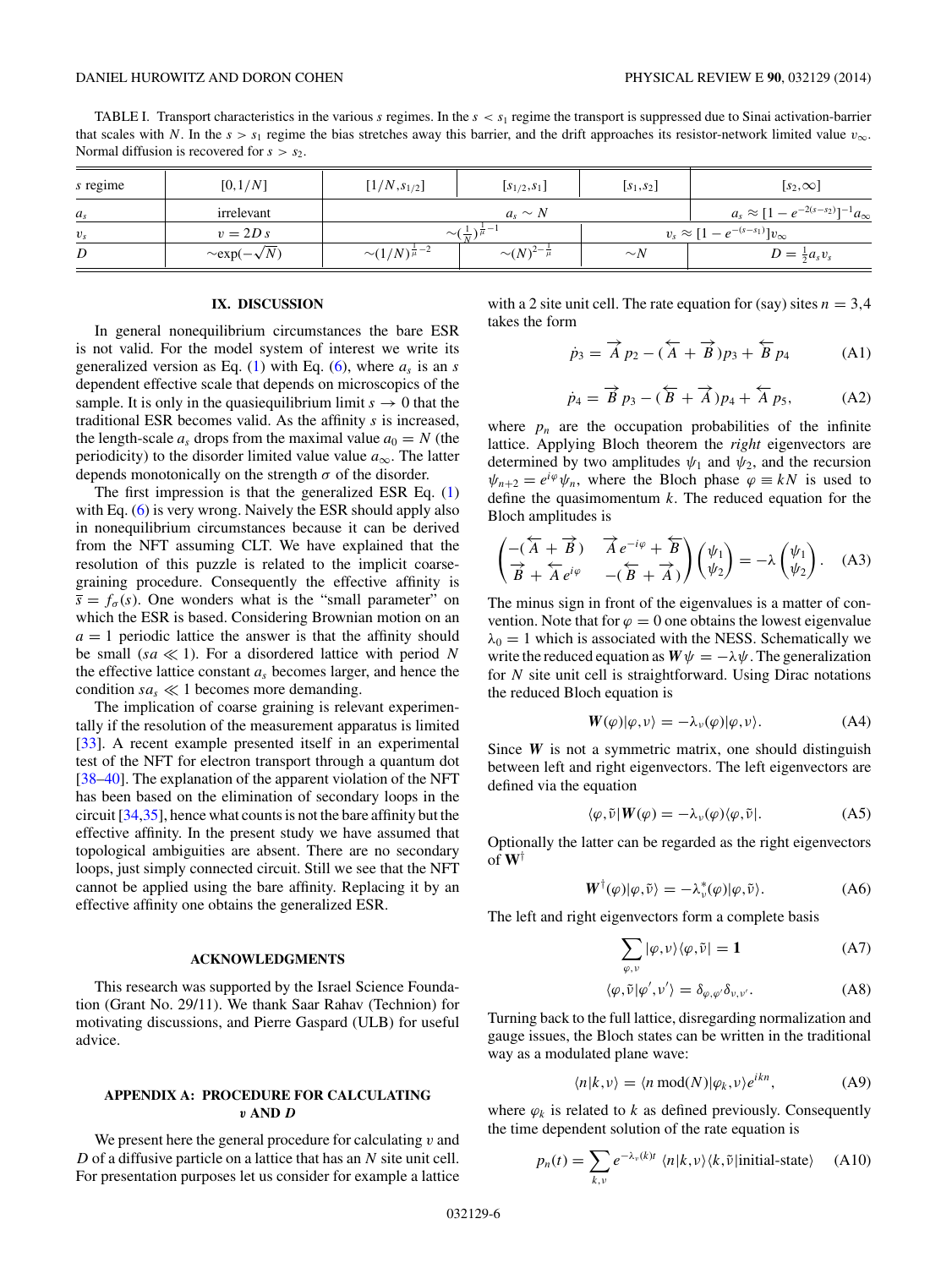<span id="page-6-0"></span>Averaging the probability within each unit cell, we get rid of the intra-cell modulation, leading to

$$
p_n(t) \approx \frac{1}{L} \sum_{k,v} C_{k,v} e^{-\lambda_v(k)t} e^{ikn}
$$
 (A11)

where *L* is the length of the sample, and  $C_{k,\nu}$  are constants that depend on the initial preparation. Note that in the limit  $k \to 0$  the lower bands degenerate, reflecting a unique NESS. Furthermore, due to normalization  $C_{0,0} = C = 1$ . The moment generating function that is associated with  $p_n(t)$  is

$$
Z(k) = \sum_{n} e^{-ikn} p_n(t) \approx \sum_{\nu} C_{k,\nu} e^{-\lambda_{\nu}(k)t}
$$
 (A12)

The first and second moments of *n* can be deduced by taking the first and second derivative of  $Z(k)$  at  $k = 0$ . In the long time limit, only the  $\nu = 0$  band survives. Expanding to second order in *k* we get

$$
Z(k) \approx [C + C'k + \frac{1}{2}C''k^2 + \dots][1 - (\lambda'k + \frac{1}{2}\lambda''k^2 + \dots)t + \frac{1}{2}(\lambda'k + \dots)^2t^2 + \dots]
$$
\n(A13)

From which we deduce that in the long time limit

$$
\langle n \rangle \approx i(C' - C\lambda' t) \tag{A14}
$$

$$
\langle n^2 \rangle \approx -(C'' - C\lambda''t - 2C'\lambda't + C\lambda'^2t^2)
$$
 (A15)

$$
Var(n) \approx C\lambda''t - C'' + C'^2 \tag{A16}
$$

where  $C = 1$ , while  $\lambda'$  and  $\lambda''$  are Taylor coefficients in the expansion of  $\lambda_0(k)$ . The mobility and the diffusion coefficient are determined accordingly:

$$
v = \lim_{t \to \infty} \left[ \frac{\langle n \rangle}{t} \right] = i \frac{\partial \lambda_0(k)}{\partial k} \Big|_{k=0}
$$
 (A17)

$$
D = \lim_{t \to \infty} \left[ \frac{1}{2} \frac{\text{Var}(n)}{t} \right] = \frac{1}{2} \frac{\partial^2 \lambda_0(k)}{\partial k^2} \bigg|_{k=0}.
$$
 (A18)

# **APPENDIX B: CALCULATION OF** *v* **AND** *D* **FOR** *N* **= 2 LATTICE**

For the two site system, the lowest eigenvalue  $\lambda_0(k)$  is

$$
\lambda_0(k) = \frac{1}{2} [(\overrightarrow{A} + \overleftarrow{A} + \overrightarrow{B} + \overrightarrow{B}) - \sqrt{(\overrightarrow{A} + \overleftarrow{A} + \overrightarrow{B} + \overleftarrow{B})^2 - 4(1 - e^{-i\varphi})\overleftarrow{A} \overrightarrow{B} - 4(1 - e^{i\varphi})\overrightarrow{A} \overrightarrow{B}]
$$
(B1)  
\n
$$
\cdot \begin{bmatrix} \overrightarrow{A} & \overrightarrow{B} - \overleftarrow{A} & \overrightarrow{B} \\ \overrightarrow{A} & \overrightarrow{B} - \overleftarrow{A} & \overrightarrow{B} \end{bmatrix} \begin{bmatrix} \overrightarrow{A} & \overrightarrow{B} + \overleftarrow{A} & \overleftarrow{B} \\ \overrightarrow{A} & \overrightarrow{B} + \overleftarrow{A} & \overrightarrow{B} \end{bmatrix} \begin{bmatrix} \overrightarrow{A} & \overrightarrow{B} - \overleftarrow{A} & \overleftarrow{B} \end{bmatrix} \begin{bmatrix} \overrightarrow{A} & \overrightarrow{B} - \overleftarrow{A} & \overrightarrow{B} \end{bmatrix} \begin{bmatrix} \overrightarrow{A} & \overrightarrow{B} - \overleftarrow{A} & \overrightarrow{B} \end{bmatrix} \begin{bmatrix} \overrightarrow{A} & \overrightarrow{B} - \overleftarrow{A} & \overrightarrow{B} \end{bmatrix} \begin{bmatrix} \overrightarrow{A} & \overrightarrow{B} - \overleftarrow{A} & \overrightarrow{B} \end{bmatrix} \begin{bmatrix} \overrightarrow{A} & \overrightarrow{B} - \overleftarrow{A} & \overrightarrow{B} \end{bmatrix} \begin{bmatrix} \overrightarrow{A} & \overrightarrow{B} - \overleftarrow{A} & \overrightarrow{B} \end{bmatrix} \begin{bmatrix} \overrightarrow{A} & \overrightarrow{A} - \overrightarrow{A} & \overrightarrow{B} \end{bmatrix} \begin{bmatrix} \overrightarrow{A} & \overrightarrow{A} - \overrightarrow{A} & \overrightarrow{B} \end{bmatrix} \begin{bmatrix} \overrightarrow{A} & \overrightarrow{A} - \overrightarrow{A} & \overrightarrow{B} \end{bmatrix} \begin{bmatrix} \overrightarrow{A} & \overrightarrow{A} - \overrightarrow{A} & \overrightarrow{B} \end{bmatrix} \begin{bmatrix} \overrightarrow{A} & \overrightarrow{A} - \overrightarrow{A} & \overrightarrow{B} \end{bmatrix}
$$

$$
\approx -i\left[\frac{\overrightarrow{A} \overrightarrow{B} - \overleftarrow{A} \overrightarrow{B}}{\overrightarrow{A} + \overrightarrow{A} + \overrightarrow{B} + \overrightarrow{B}}\right]\varphi + \left[\frac{\overrightarrow{A} \overrightarrow{B} + \overleftarrow{A} \overrightarrow{B}}{2(\overrightarrow{A} + \overleftarrow{A} + \overrightarrow{B} + \overrightarrow{B})} - \frac{(\overrightarrow{A} \overrightarrow{B} - \overleftarrow{A} \overrightarrow{B})^2}{(\overrightarrow{A} + \overleftarrow{A} + \overrightarrow{B} + \overrightarrow{B})^3}\right]\varphi^2, \tag{B2}
$$

from which the mobility and diffusion coefficients are derived:

$$
v = \frac{\overrightarrow{A} \overrightarrow{B} - \overleftarrow{A} \overleftarrow{B}}{\overrightarrow{A} + \overleftarrow{A} + \overrightarrow{B} + \overleftarrow{B}}
$$
(B3)

$$
D = \frac{\overrightarrow{A} \overrightarrow{B} + \overleftarrow{A} \overrightarrow{B}}{2(\overrightarrow{A} + \overrightarrow{A} + \overrightarrow{B} + \overrightarrow{B})} - \frac{(\overrightarrow{A} \overrightarrow{B} - \overleftarrow{A} \overrightarrow{B})^2}{(\overrightarrow{A} + \overrightarrow{A} + \overrightarrow{B} + \overrightarrow{B})^3}.
$$
 (B4)

- [1] A. Einstein, [Ann. Phys. \(Berlin, Ger.\)](http://dx.doi.org/10.1002/andp.19053220806) **[322](http://dx.doi.org/10.1002/andp.19053220806)**, [549](http://dx.doi.org/10.1002/andp.19053220806) [\(1905\)](http://dx.doi.org/10.1002/andp.19053220806).
- [2] M. Smoluchowski, [Ann. Phys. \(Berlin, Ger.\)](http://dx.doi.org/10.1002/andp.19063261405) **[326](http://dx.doi.org/10.1002/andp.19063261405)**, [756](http://dx.doi.org/10.1002/andp.19063261405) [\(1906\)](http://dx.doi.org/10.1002/andp.19063261405).
- [3] J. L. Lebowitz and H. Spohn, [J. Stat. Phys.](http://dx.doi.org/10.1023/A:1004589714161) **[95](http://dx.doi.org/10.1023/A:1004589714161)**, [333](http://dx.doi.org/10.1023/A:1004589714161) [\(1999\)](http://dx.doi.org/10.1023/A:1004589714161).
- [4] P. Gaspard, [J. Chem. Phys.](http://dx.doi.org/10.1063/1.1688758) **[120](http://dx.doi.org/10.1063/1.1688758)**, [8898](http://dx.doi.org/10.1063/1.1688758) [\(2004\)](http://dx.doi.org/10.1063/1.1688758).
- [5] U. Seifert, [Phys. Rev. Lett.](http://dx.doi.org/10.1103/PhysRevLett.95.040602) **[95](http://dx.doi.org/10.1103/PhysRevLett.95.040602)**, [040602](http://dx.doi.org/10.1103/PhysRevLett.95.040602) [\(2005\)](http://dx.doi.org/10.1103/PhysRevLett.95.040602).
- [6] D. Andrieux and P. Gaspard, [J. Stat. Phys.](http://dx.doi.org/10.1007/s10955-006-9233-5) **[127](http://dx.doi.org/10.1007/s10955-006-9233-5)**, [107](http://dx.doi.org/10.1007/s10955-006-9233-5) [\(2007\)](http://dx.doi.org/10.1007/s10955-006-9233-5).
- [7] D. Hurowitz, S. Rahav, and D. Cohen, [Europhys. Lett.](http://dx.doi.org/10.1209/0295-5075/98/20002) **[98](http://dx.doi.org/10.1209/0295-5075/98/20002)**, [20002](http://dx.doi.org/10.1209/0295-5075/98/20002) [\(2012\)](http://dx.doi.org/10.1209/0295-5075/98/20002).
- [8] D. Hurowitz, S. Rahav, and D. Cohen, [Phys. Rev. E](http://dx.doi.org/10.1103/PhysRevE.88.062141) **[88](http://dx.doi.org/10.1103/PhysRevE.88.062141)**, [062141](http://dx.doi.org/10.1103/PhysRevE.88.062141) [\(2013\)](http://dx.doi.org/10.1103/PhysRevE.88.062141).
- [9] Ya. G. Sinai, [Theory Probab. Appl.](http://dx.doi.org/10.1137/1127028) **[27](http://dx.doi.org/10.1137/1127028)**, [256](http://dx.doi.org/10.1137/1127028) [\(1982\)](http://dx.doi.org/10.1137/1127028).
- [10] S. H. Lee and D. G. Grier, [Phys. Rev. Lett.](http://dx.doi.org/10.1103/PhysRevLett.96.190601) **[96](http://dx.doi.org/10.1103/PhysRevLett.96.190601)**, [190601](http://dx.doi.org/10.1103/PhysRevLett.96.190601) [\(2006\)](http://dx.doi.org/10.1103/PhysRevLett.96.190601).
- [11] M. Evstigneev, O. Zvyagolskaya, S. Bleil, R. Eichhorn, C. Bechinger, and P. Reimann, [Phys. Rev. E](http://dx.doi.org/10.1103/PhysRevE.77.041107) **[77](http://dx.doi.org/10.1103/PhysRevE.77.041107)**, [041107](http://dx.doi.org/10.1103/PhysRevE.77.041107) [\(2008\)](http://dx.doi.org/10.1103/PhysRevE.77.041107).
- [12] [M. P. MacDonald, G. C. Spalding, and K. Dholakia,](http://dx.doi.org/10.1038/nature02144) Nature (London) **[426](http://dx.doi.org/10.1038/nature02144)**, [421](http://dx.doi.org/10.1038/nature02144) [\(2003\)](http://dx.doi.org/10.1038/nature02144).
- [13] K. Ladavac, K. Kasza, and D. G. Grier, [Phys. Rev. E](http://dx.doi.org/10.1103/PhysRevE.70.010901) **[70](http://dx.doi.org/10.1103/PhysRevE.70.010901)**, [010901](http://dx.doi.org/10.1103/PhysRevE.70.010901) [\(2004\)](http://dx.doi.org/10.1103/PhysRevE.70.010901).
- [14] [G. Milne, D. Rhodes, M. MacDonald, and K. Dholakia,](http://dx.doi.org/10.1364/OL.32.001144) Opt. Lett. **[32](http://dx.doi.org/10.1364/OL.32.001144)**, [1144](http://dx.doi.org/10.1364/OL.32.001144) [\(2007\)](http://dx.doi.org/10.1364/OL.32.001144).
- [15] H. Risken, *The Fokker Planck Equation* (Springer, Berlin, 1984).
- [16] G. Costantini and F. Marchesoni, [Europhys. Lett.](http://dx.doi.org/10.1209/epl/i1999-00510-7) **[48](http://dx.doi.org/10.1209/epl/i1999-00510-7)**, [491](http://dx.doi.org/10.1209/epl/i1999-00510-7) [\(1999\)](http://dx.doi.org/10.1209/epl/i1999-00510-7).
- [17] M. Borromeo and F. Marchesoni, [CHAOS](http://dx.doi.org/10.1063/1.1858651) **[15](http://dx.doi.org/10.1063/1.1858651)**, [026110](http://dx.doi.org/10.1063/1.1858651) [\(2005\)](http://dx.doi.org/10.1063/1.1858651).
- [18] C. Cattuto and F. Marchesoni, [Phys. Rev. Lett.](http://dx.doi.org/10.1103/PhysRevLett.79.5070) **[79](http://dx.doi.org/10.1103/PhysRevLett.79.5070)**, [5070](http://dx.doi.org/10.1103/PhysRevLett.79.5070) [\(1997\)](http://dx.doi.org/10.1103/PhysRevLett.79.5070).
- [19] P. Reimann, C. Van den Broeck, H. Linke, P. Hanggi, J. M. Rubi, and A. Perez-Madrid, [Phys. Rev. Lett.](http://dx.doi.org/10.1103/PhysRevLett.87.010602) **[87](http://dx.doi.org/10.1103/PhysRevLett.87.010602)**, [010602](http://dx.doi.org/10.1103/PhysRevLett.87.010602) [\(2001\)](http://dx.doi.org/10.1103/PhysRevLett.87.010602).
- [20] P. Reimann, C. Van den Broeck, H. Linke, P. Hanggi, J. M. Rubi, and A. Perez-Madrid, [Phys. Rev. E](http://dx.doi.org/10.1103/PhysRevE.65.031104) **[65](http://dx.doi.org/10.1103/PhysRevE.65.031104)**, [031104](http://dx.doi.org/10.1103/PhysRevE.65.031104) [\(2002\)](http://dx.doi.org/10.1103/PhysRevE.65.031104).
- [21] [B. Lindner, M. Kostur, and L. Schimansky-Geier,](http://dx.doi.org/10.1142/S0219477501000056) Fluct. Noise Lett. **[1](http://dx.doi.org/10.1142/S0219477501000056)**, [R25](http://dx.doi.org/10.1142/S0219477501000056) [\(2001\)](http://dx.doi.org/10.1142/S0219477501000056).
- [22] V. Blickle, T. Speck, U. Seifert, and C. Bechinger, *[Phys. Rev. E](http://dx.doi.org/10.1103/PhysRevE.75.060101)* **[75](http://dx.doi.org/10.1103/PhysRevE.75.060101)**, [060101](http://dx.doi.org/10.1103/PhysRevE.75.060101) [\(2007\)](http://dx.doi.org/10.1103/PhysRevE.75.060101).
- [23] K. Lindenberg, J. M. Sancho, M. Khoury, and A. M. Lacasta, [Fluct. Noise Lett.](http://dx.doi.org/10.1142/S0219477512400044) **[11](http://dx.doi.org/10.1142/S0219477512400044)**, [1240004](http://dx.doi.org/10.1142/S0219477512400044) [\(2012\)](http://dx.doi.org/10.1142/S0219477512400044).
- [24] P. Reimann and R. Eichhorn, [Phys. Rev. Lett.](http://dx.doi.org/10.1103/PhysRevLett.101.180601) **[101](http://dx.doi.org/10.1103/PhysRevLett.101.180601)**, [180601](http://dx.doi.org/10.1103/PhysRevLett.101.180601) [\(2008\)](http://dx.doi.org/10.1103/PhysRevLett.101.180601).